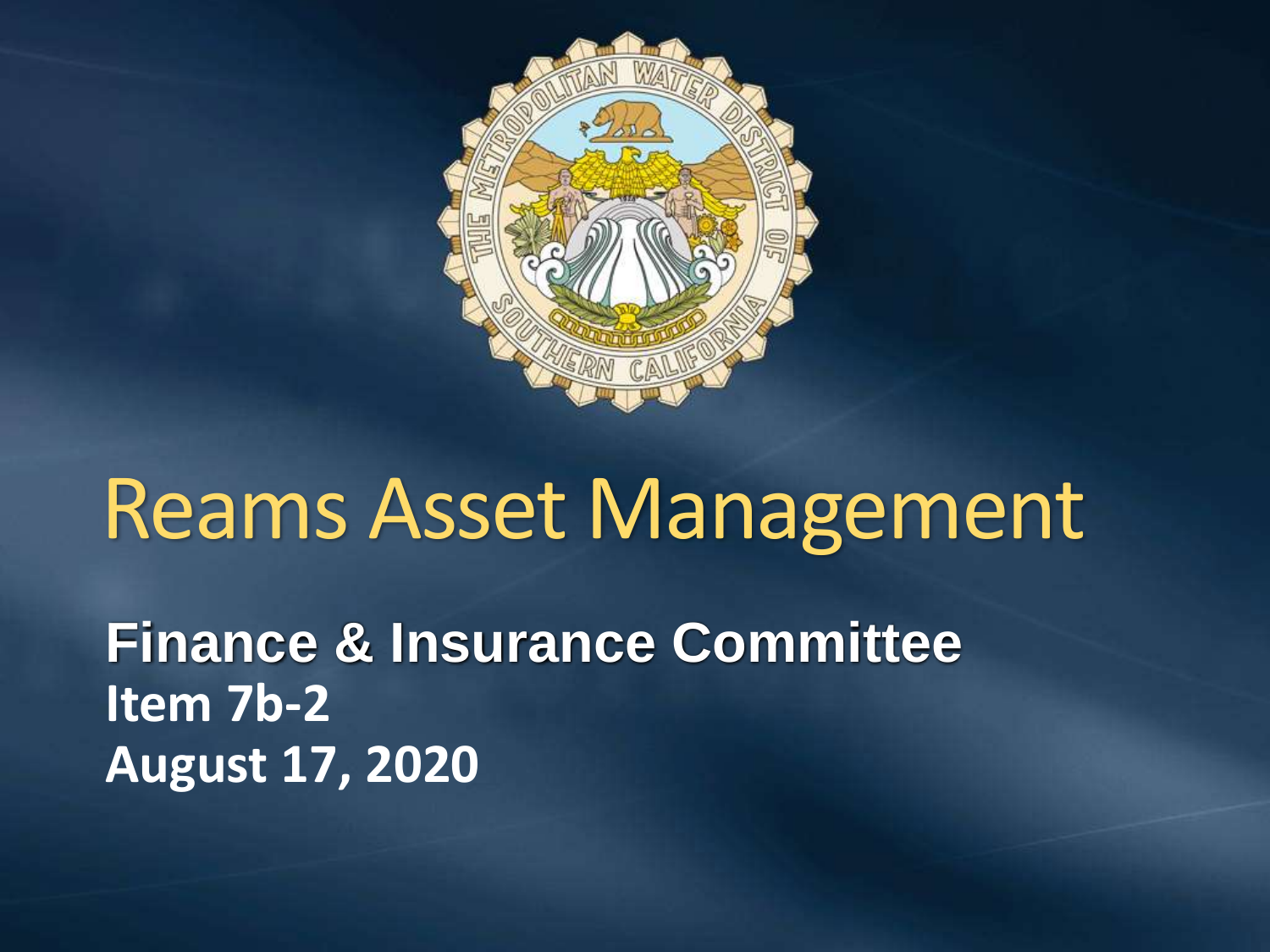### **Reams Asset Management Overview**

- **A trusted investment management partner since 1981** ٠
- **An exclusive focus on U.S. fixed income portfolios for institutional clients and individual**  ٠ **investors through separate account and fund vehicles**
- ٠ **The investment team includes 12 investment professionals with an average of 23 years industry experience**
- **Reams Asset Management is a division of Scout Investments, an affiliate of Carillon Tower**  e. **Advisers (a wholly-owned subsidiary of Raymond James Financial, Inc.)**

#### O. **Total Firm AUM as of 6/30/2020: \$20.1 billion**

**Fixed Income Products: Core Plus Core Intermediate Long Duration Low Duration Ultra Low Duration Unconstrained**

Finance & Insurance Committee The Item # 7b-2 Slide 2 August 17, 2020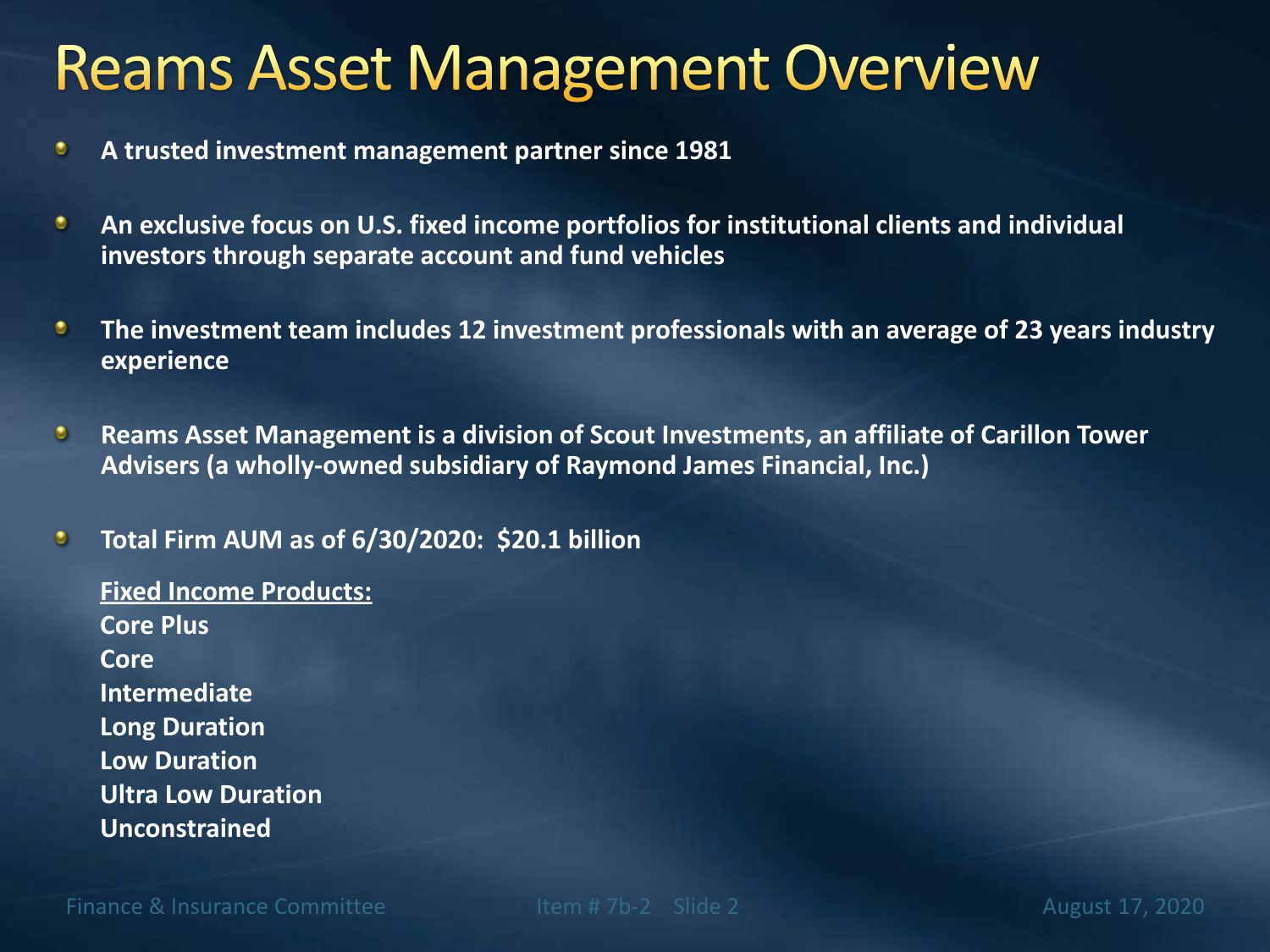### **Reams Investment Philosophy and Process**

### **The Pillars**

- Volatility: Volatility is a key driver of performance in the fixed income market. It is usually higher than commonly perceived and often mispriced in the marketplace. This core belief leads us to react opportunistically to valuation discrepancies and volatility in the bond market.
- Downside Risk: The risk profile of bonds tends to be asymmetrical. We strive to use a solvencybased research focus in our analysis of corporate and securitized debt in an effort to avoid permanent impairment.

### **The Process**



Finance & Insurance Committee The Item # 7b-2 Slide 3 August 17, 2020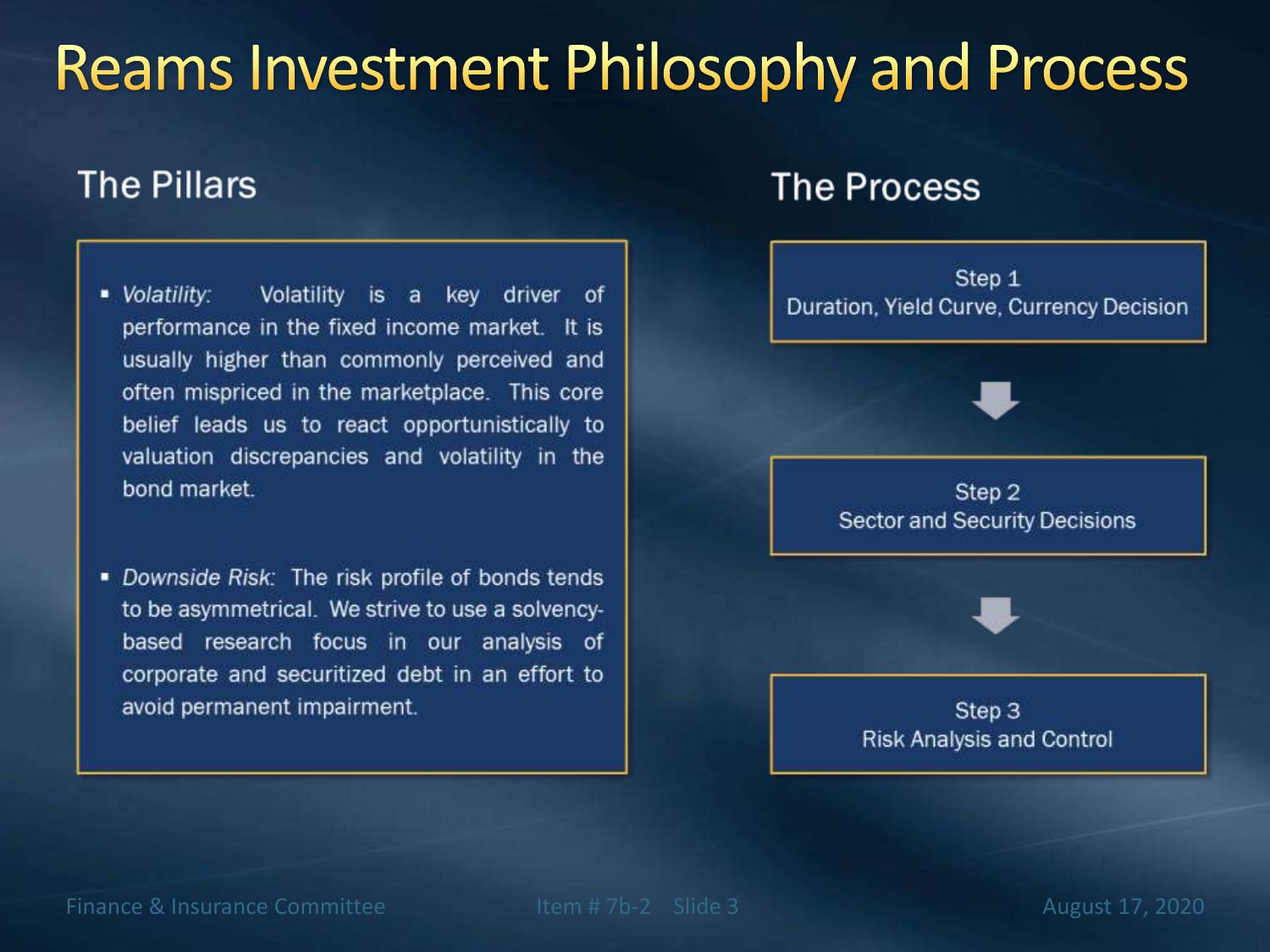# **Fixed Income Market Dashboard**









Finance & Insurance Committee

**As of June 30, 2020**

4 August 17, 2020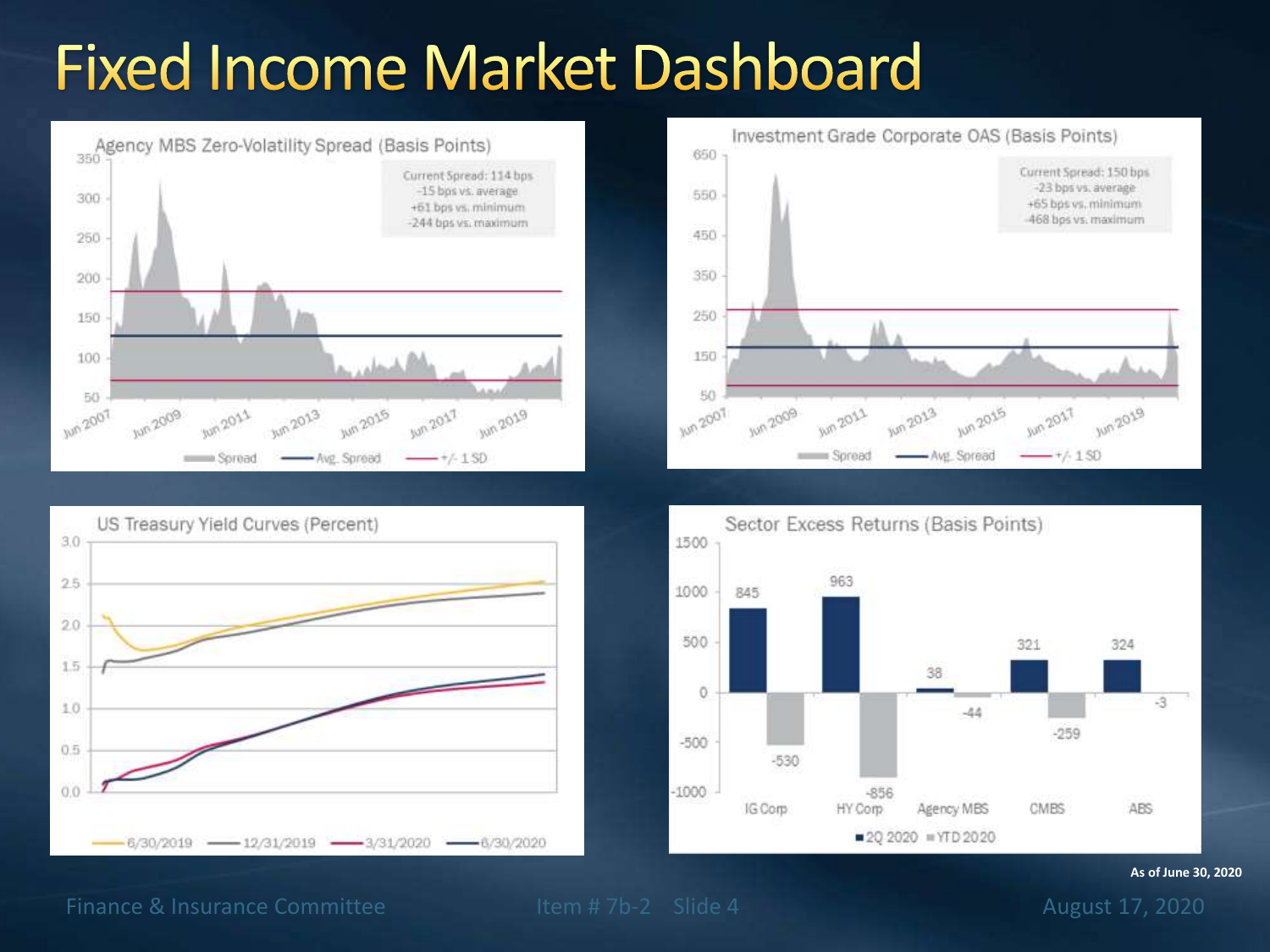## **Market Insights**

Cumulative U.S. IG Corporate Issuance: YTD 2020 vs. 2019 (Millions)



▪ **In response to the government-mandated shutdown and temporary closure for many businesses, there was a deluge of supply by corporations looking to husband cash to hold them through the uncertain period. The excess supply exacerbated the weakness in an already reeling market for corporate debt.**

### B000-000 7,000,000 6,000,000 5.000.000 4,000,000 3,000,000 2,000,000 1,000,000  $\theta$ a/solizose 8/30/2018 6/30/2020

■ The Fed pivoted quickly in response to the **pandemic and launched a host of asset purchase programs with the aim of stabilizing specific parts of the market, ensuring low financing costs, and easing capital access for companies. Some economists believe the balance sheet could swell to over \$14 trillion if the recovery proves stubbornly weak.**

Finance & Insurance Committee The Item # 7b-2 Slide 5 August 17, 2020

#### Federal Reserve Balance Sheet (Millions)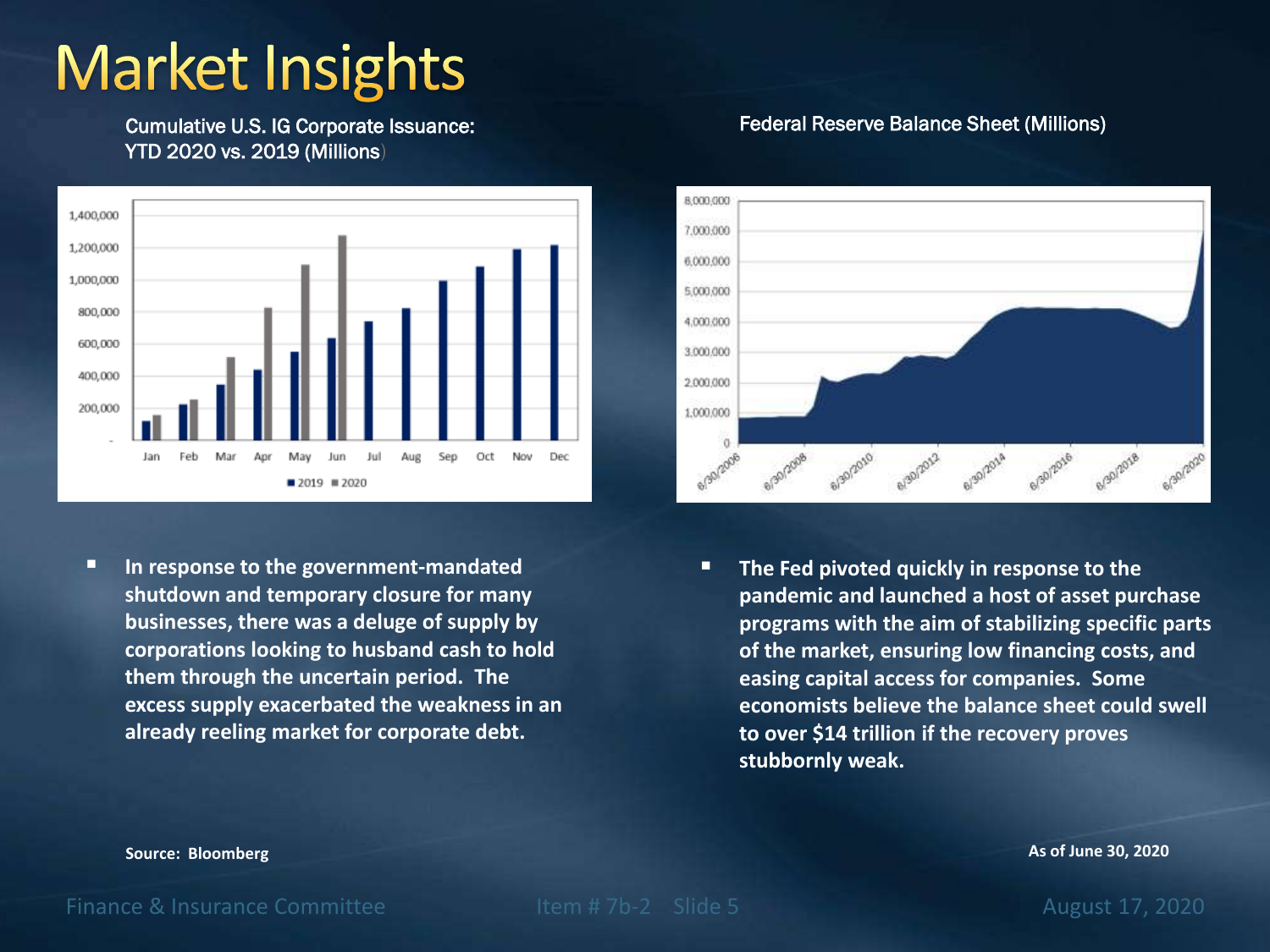## Performance and Relationship Summary

#### **Relationship Inception May 1, 2002**

| Financial Data as of July 31, 2020: |                  |
|-------------------------------------|------------------|
| <b>Initial Investment</b>           | \$183.4 million  |
| <b>Contributions</b>                | \$0.0 million    |
| (Withdrawals)                       | (\$86.2 million) |
| <b>Portfolio Gains</b>              | \$99.4 million   |
| <b>Portfolio Value</b>              | \$196.6 million  |

|                                    | <b>Percent Gain or Loss</b>                                                                     |           |              |              |              |              |
|------------------------------------|-------------------------------------------------------------------------------------------------|-----------|--------------|--------------|--------------|--------------|
|                                    | Since Inception*<br><b>Two Years</b><br><b>Five Years</b><br>Year<br><b>Three Years</b><br>Last |           |              |              |              |              |
|                                    | <b>To Date</b>                                                                                  | 12 Months | (annualized) | (annualized) | (annualized) | (annualized) |
| <b>Metropolitan Water District</b> |                                                                                                 |           |              |              |              |              |
| of Southern California (a)         | 4.10                                                                                            | 5.65      | 5.38         | 3.45         | 2.61         | 3.59         |
| <b>Metropolitan Water District</b> |                                                                                                 |           |              |              |              |              |
| of Southern California (b)         | 3.98                                                                                            | 5.49      | 5.22         | 3.30         | 2.45         | 3.43         |
| ICE BAML Gov't/Corp, 1-5 Yrs,      |                                                                                                 |           |              |              |              |              |
| <b>A Rated and Above Index</b>     | 4.29                                                                                            | 5.74      | 5.37         | 3.36         | 2.51         | 3.11         |
| * Inception Date: 5/1/2002         |                                                                                                 |           |              |              |              |              |

**(a) Gross of Investment Management Fees**

**(b) Net of Investment Management Fees (recorded on cash basis) As of July 31, 2020** As of July 31, 2020

Finance & Insurance Committee Item # 7b-2 Slide 6 August 17, 2020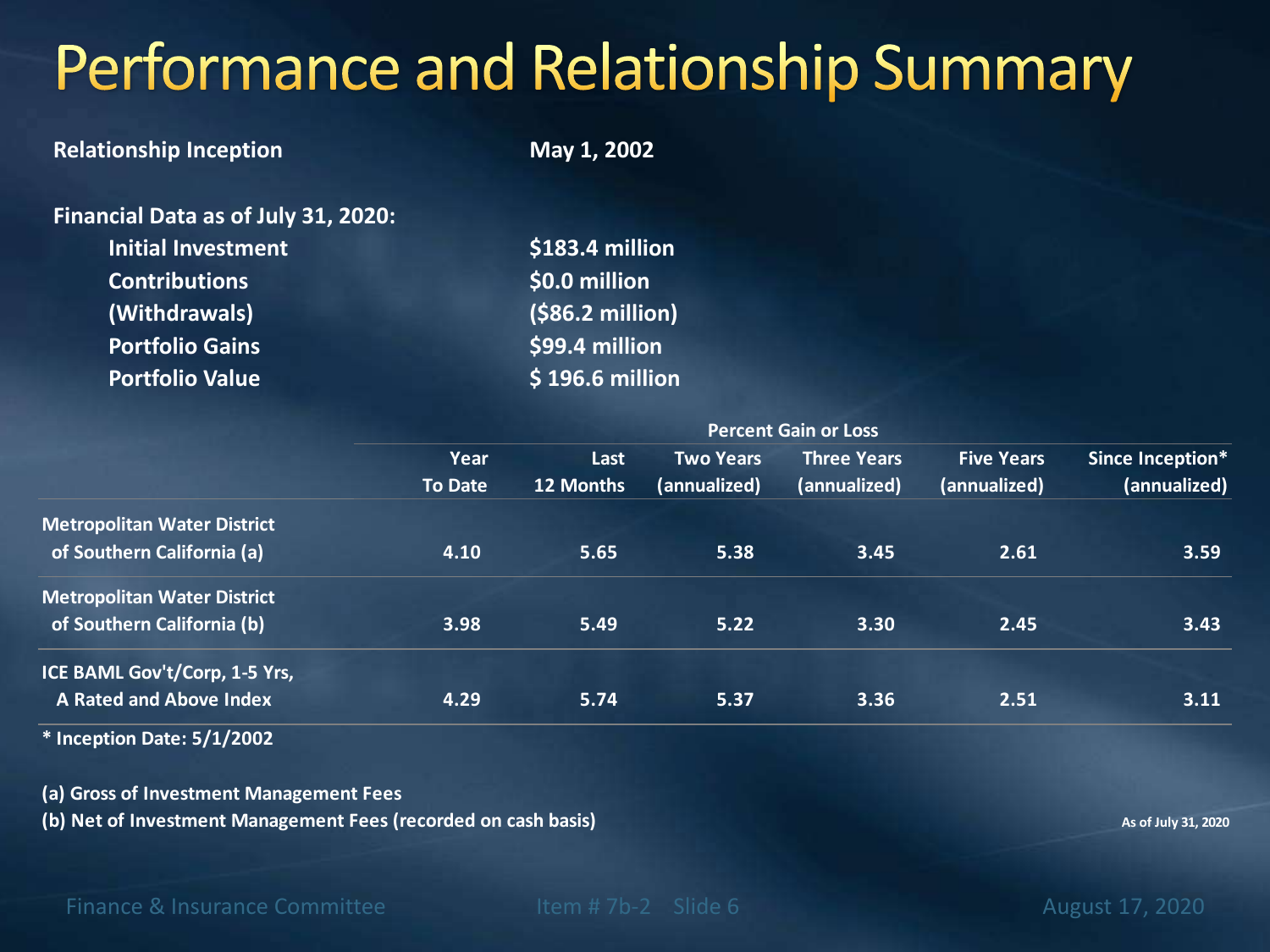### **Portfolio Sector Allocation**



Finance & Insurance Committee Item # 7b-2 Slide 7 August 17, 2020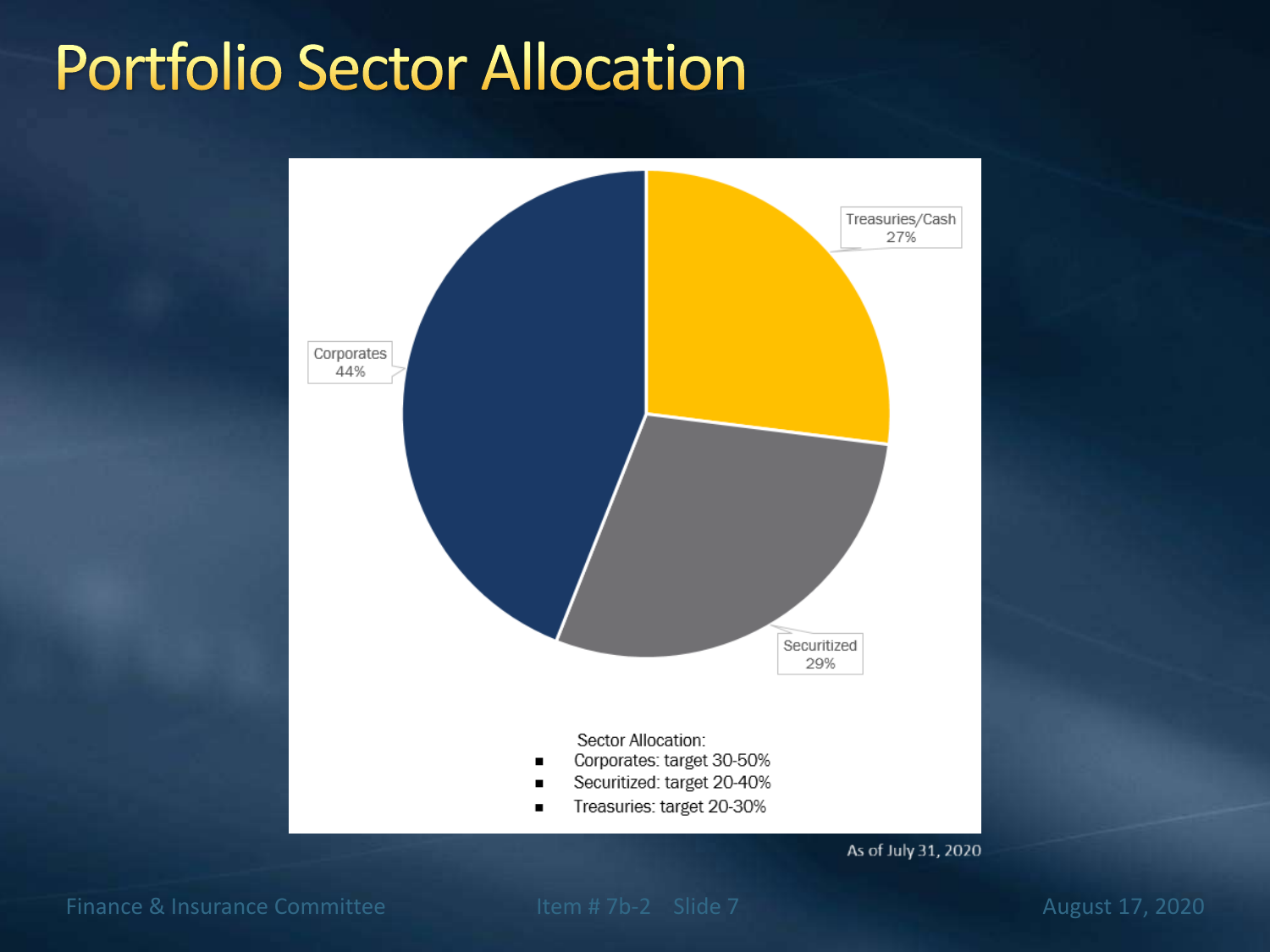### **Portfolio Characteristics**

#### **Metropolitan Water District of Southern California: 7/31/2020**

|                              | <b>Portfolio</b> | <b>Index</b>  |
|------------------------------|------------------|---------------|
| Total Market Value (\$)      | 196,591,155      | 9,120 billion |
| <b>Avg. Duration (Years)</b> | 2.2              | 2.7           |
| <b>Avg. Convexity</b>        | 0.09             | 0.07          |
| Avg. Yield to Worst (%)      | 0.6              | 0.3           |
| Avg. Maturity (Years)        | 2.5              | 2.8           |
| Avg. Quality                 | Aa <sub>2</sub>  | Aa1           |
| Avg. Coupon (%)              | 2.4              | 2.1           |
| <b>Number of Issues</b>      | 87               | 2,379         |
|                              |                  |               |

| <b>Quality Structure (% of Portfolio)</b> | Portfolio <sup>*</sup> | <b>Index</b> | Sector Structure (% of Portfolio) | Portfolio | Index |
|-------------------------------------------|------------------------|--------------|-----------------------------------|-----------|-------|
| <b>AAA</b>                                | 58.3                   | 80.0         | <b>Treasury</b>                   | 26.8      | 72.4  |
| AA                                        | 11.6                   | 5.3          | <b>Govt Related</b>               | 0.0       | 11.0  |
| A                                         | 29.5                   | 14.7         | Mortgage-Backed                   | 28.2      | 0.0   |
| <b>BBB</b>                                | 0.6                    | 0.0          | Asset-Backed                      | 0.0       | 0.0   |
| Other                                     | 0.0                    | 0.0          | Corporate                         | 42.7      | 16.6  |
| <b>Total</b>                              | 100.0                  | 100.0        | <b>Non-US Dollar</b>              | 0.0       | 0.0   |

**\* The methodology used is consistent with client investment guidelines.**

| Duration Distribution (Years) | <b>Portfolio</b> | <b>Index</b> | <b>Maturity Distribution (%)</b> | <b>Portfolio</b> | <b>Index</b> |
|-------------------------------|------------------|--------------|----------------------------------|------------------|--------------|
| $0 - 1$ yr.                   | 0.1              | 0.0          | $0 - 1$ yr.                      | 10.3             | 0.0          |
| $1 - 2$                       | 0.6              | 0.5          | $1 - 3$                          | 55.3             | 60.5         |
| $2 - 3$                       | 0.3              | 0.7          | $3 - 5$                          | 34.3             | 39.5         |
| $3 - 4$                       | 0.3              | 0.7          | $5 - 7$                          | 0.0              | 0.0          |
| $4 - 5$                       | 0.9              | 0.7          | $7 - 10$                         | 0.0              | 0.0          |
| $5+$                          | 0.0              | 0.0          | $10 - 20$                        | 0.0              | 0.0          |
| <b>Total</b>                  | 2.2              | 2.7          | $20 +$                           | 0.0              | 0.0          |

| Sector Structure (% of Portfolio) | <b>Portfolio</b> | <b>Index</b> |
|-----------------------------------|------------------|--------------|
| <b>Treasury</b>                   | 26.8             | 72.4         |
| <b>Govt Related</b>               | 0.0              | 11.0         |
| Mortgage-Backed                   | 28.2             | 0.0          |
| Asset-Backed                      | 0.0              | 0.0          |
| Corporate                         | 42.7             | 16.6         |
| <b>Non-US Dollar</b>              | 0.0              | 0.0          |
| <b>Cash and Equivalents</b>       | 2.3              | 0.0          |
| <b>Total</b>                      | 100.0            | 100.0        |
| <b>Maturity Distribution (%)</b>  | <b>Portfolio</b> | <b>Index</b> |
| $0 - 1$ yr.                       | 10.3             | 0.0          |
| $1 - 3$                           | 55.3             | 60.5         |
| $3 - 5$                           | 34.3             | 39.5         |
| $5 - 7$                           | 0.0              | 0.0          |
| $7 - 10$                          | 0.0              | 0.0          |
| $10 - 20$                         | 0.0              | 0.0          |
| $20 +$                            | 0.0              | 0.0          |
| <b>Total</b>                      | 100.0            | 100.0        |

Finance & Insurance Committee Item # 7b-2 Slide 8 August 17, 2020